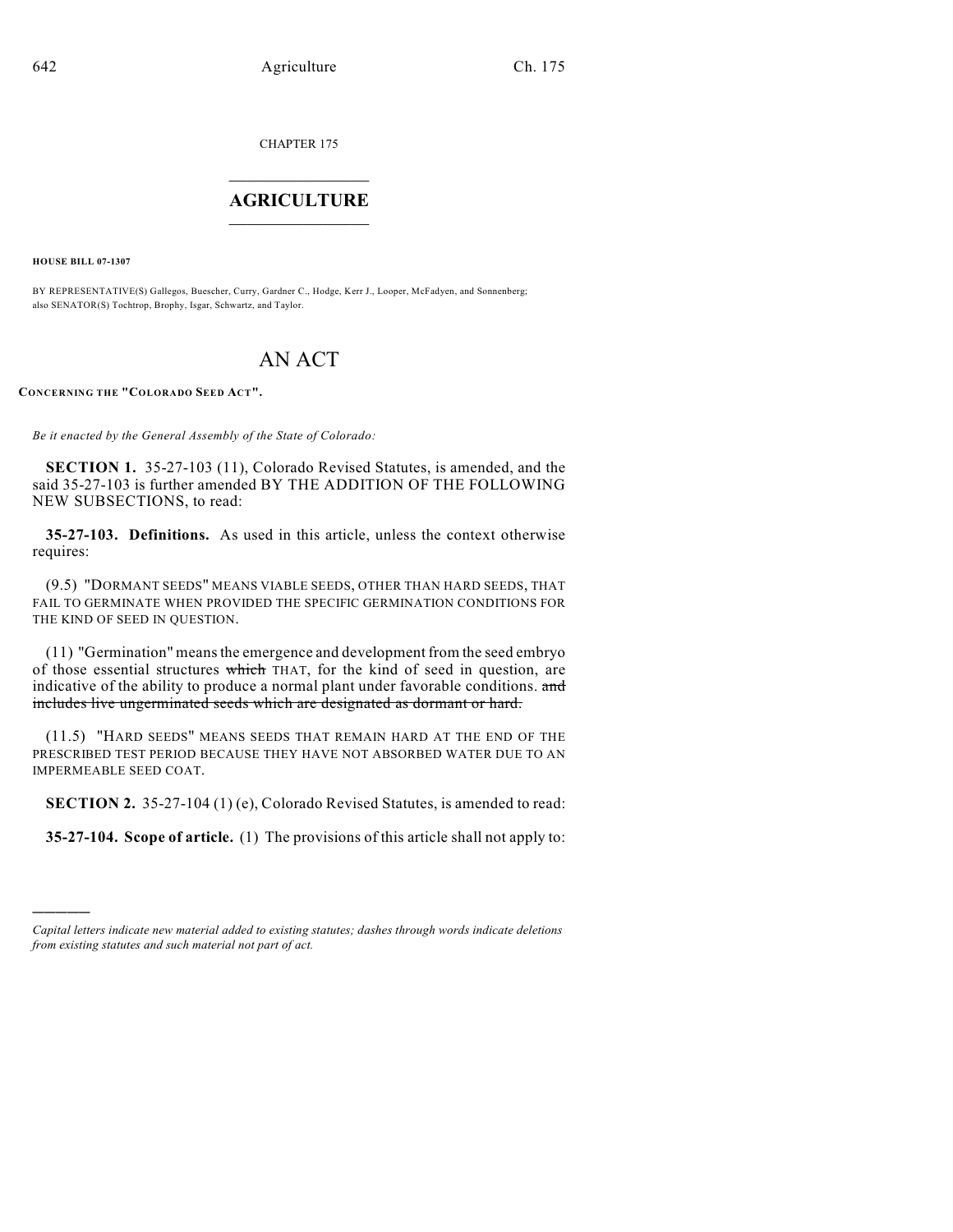## Ch. 175 Agriculture 643

(e) Seed brought into the state by the Colorado agricultural experiment station for experimental purposes or for storage in the national seed storage laboratory USDA-ARS NATIONAL CENTER FOR GENETIC RESOURCES PRESERVATION;

**SECTION 3.** 35-27-113 (1) (a) and (1) (g), Colorado Revised Statutes, are amended to read:

**35-27-113. Prohibitions.** (1) It is unlawful and a violation of this article for any person to sell, offer or expose for sale, barter, or distribute any seed within this state, if such seed:

(a) Has not been tested to determine the percentage of germination of such seed within the previous thirteen months, EXCEPT FOR CERTAIN COOL SEASON GRASSES AS DETERMINED BY THE COMMISSIONER BY RULE, IF SUCH SEED HAS NOT BEEN TESTED WITHIN THE PREVIOUS SIXTEEN MONTHS, AND except that, for seed stored in hermetically sealed containers, if such seed has not been tested within the previous twenty-four months. FOR LABELING PURPOSES, A TETRAZOLIUM TEST MAY NOT BE USED IN PLACE OF A GERMINATION TEST EXCEPT AS SPECIFICALLY AUTHORIZED BY THE COMMISSIONER BY RULE.

(g) (I) Is sold by a variety name BUT IS not certified by  $\pi$  AN OFFICIAL SEED certifying agency and if such seed is of a variety for which a certificate or application for certificate of plant variety protection under the federal "Plant Variety Protection Act", 7 U.S.C. secs. 2321 to 2582, as amended, requires sale only as a class of certified seed.

(II) NOTWITHSTANDING SUBPARAGRAPH (I) OF THIS PARAGRAPH (g), SEED FROM A CERTIFIED LOT MAY BE LABELED AS TO VARIETY NAME WHEN USED IN A MIXTURE BY, OR WITH THE APPROVAL OF, THE OWNER OF THE VARIETY.  $\sigma$ 

**SECTION 4. Repeal.** 35-27-114 (2) (d) (II) and (2) (f), Colorado Revised Statutes, are repealed as follows:

**35-27-114. Powers and duties of commissioner.** (2) In addition to any other powers conferred in this article, the commissioner may:

(d) (II) Delegate to the arbitration council created in section 35-27-122 the power to conduct such hearings; or

(f) Request, pursuant to section  $35-27-122$  (1) (d), that the arbitration council assist in determining civil penalties assessed pursuant to section 35-27-118.

**SECTION 5.** 35-27-115 (1), Colorado Revised Statutes, is amended to read:

**35-27-115. Inspections - access - investigations - subpoena.** (1) The commissioner, upon the commissioner's own motion or upon the complaint of any person, may make an investigation necessary to determine compliance with this article OR TO INVESTIGATE A COMPLAINT FOR ARBITRATION.

**SECTION 6.** The introductory portion to 35-27-122 (1) (a) and 35-27-122 (1) (a)  $(I)$ ,  $(I)$   $(a)$   $(V)$ ,  $(I)$   $(b)$ ,  $(I)$   $(c)$ ,  $(I)$   $(d)$ , and  $(2)$ , Colorado Revised Statutes, are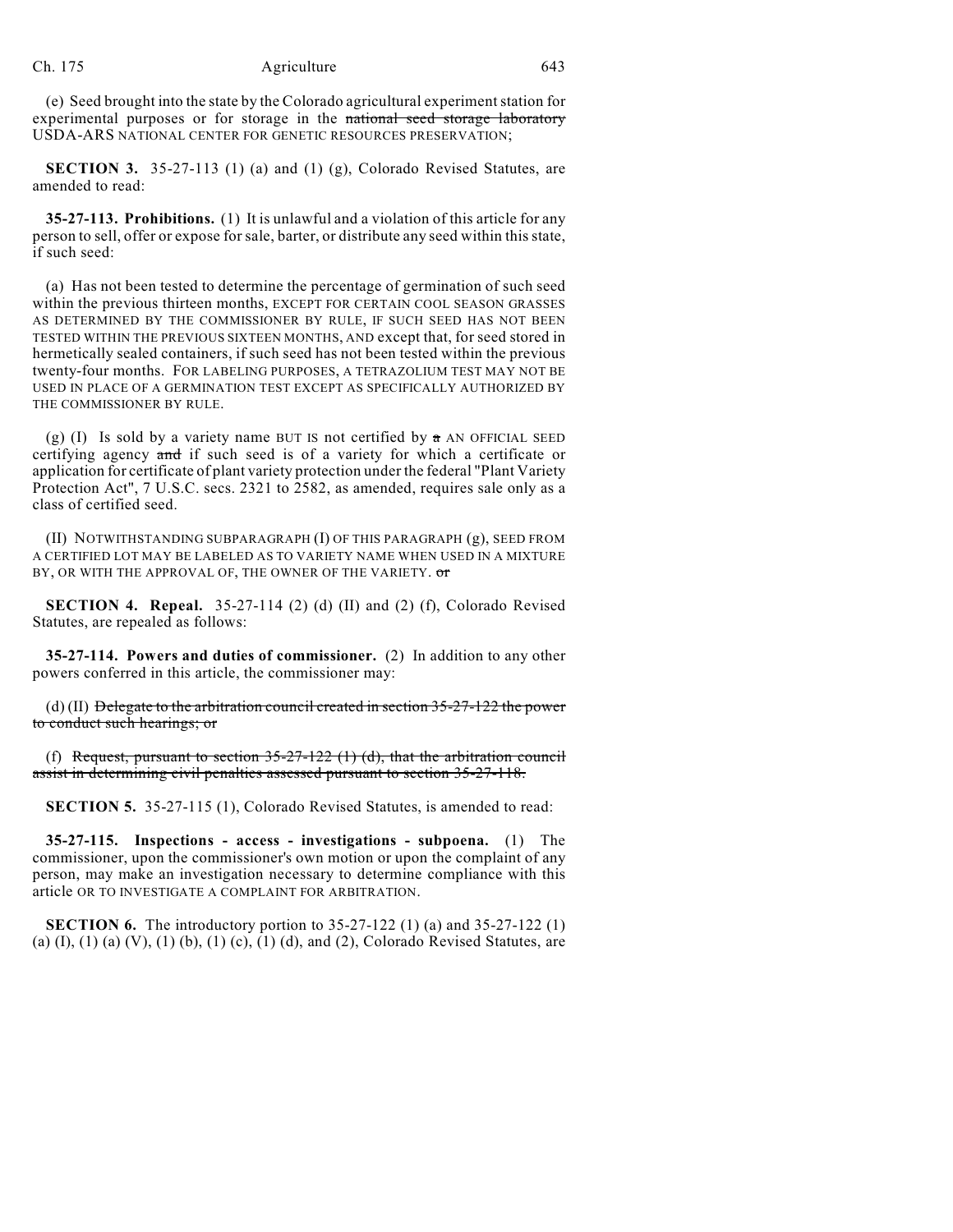amended to read:

**35-27-122. Arbitration council - procedures.** (1) (a) The commissioner shall appoint an arbitration council FOR EACH CASE composed of five standing THREE members. and five alternate members. The following shall each recommend one standing and one alternate member:

(I) The directors of the Colorado state university cooperative extension and experiment station;

(V) The agricultural commission.

(b) Each alternate member shall serve only in the absence of the member for whom such member is an alternate.

(c) The council shall elect a chair  $\frac{d}{dx}$  secretary from its membership. The chair shall conduct meetings and THE deliberations of the council and shall direct all of its other activities. The secretary COMMISSIONER SHALL SERVE AS STAFF TO THE COUNCIL AND shall keep accurate records of all such meetings and deliberations and shall perform such other duties for the council as the chair directs.

(d) The council shall conduct arbitrations. The council may also be called into session by or at the direction of the commissioner or upon direction of the chair to consider matters referred to it by the commissioner or such chair. THE ARBITRATION FOR THE CASE.

(2) (a) A buyer of seed shall request arbitration by filing a verified complaint with the commissioner together with a filing fee of ten dollars; except that the commissioner by rule or as otherwise provided by law may reduce the amount of the fee if necessary pursuant to section 24-75-402 (3), C.R.S., to reduce the uncommitted reserves of the fund to which all or any portion of the fee is credited. After the uncommitted reserves of the fund are sufficiently reduced, the commissioner by rule or as otherwise provided by law may increase the amount of the fee as provided in section  $24-75-402$  (4), C.R.S. Such buyer THE COMMISSIONER shall serve a copy of the complaint upon the seller of such seed by certified mail or personal service. If the seed has been planted, the complaint shall be filed in time to allow inspection of the plants under field conditions.

(b) Within five working days after receipt of a copy of the complaint, the seller shall file a verified answer to the complaint with the commissioner, and WHO shall serve a copy of the answer upon the buyer by certified mail.

(c) The commissioner shall refer the complaint and answer to the council for investigation, findings, and recommendations INVESTIGATE THE ALLEGATIONS IN THE COMPLAINT. IN CONDUCTING SUCH INVESTIGATION, THE COMMISSIONER MAY EMPLOY THE SERVICES OF ANY EXPERT THAT HE OR SHE DEEMS APPROPRIATE. UPON COMPLETION OF THE INVESTIGATION, THE COMMISSIONER SHALL REFER THE COMPLAINT TO THE COUNCIL ALONG WITH A REPORT OF THE RESULTS OF THE INVESTIGATION.

(d) Upon referral of a complaint for investigation, the council shall  $\frac{m}{\text{m}}$